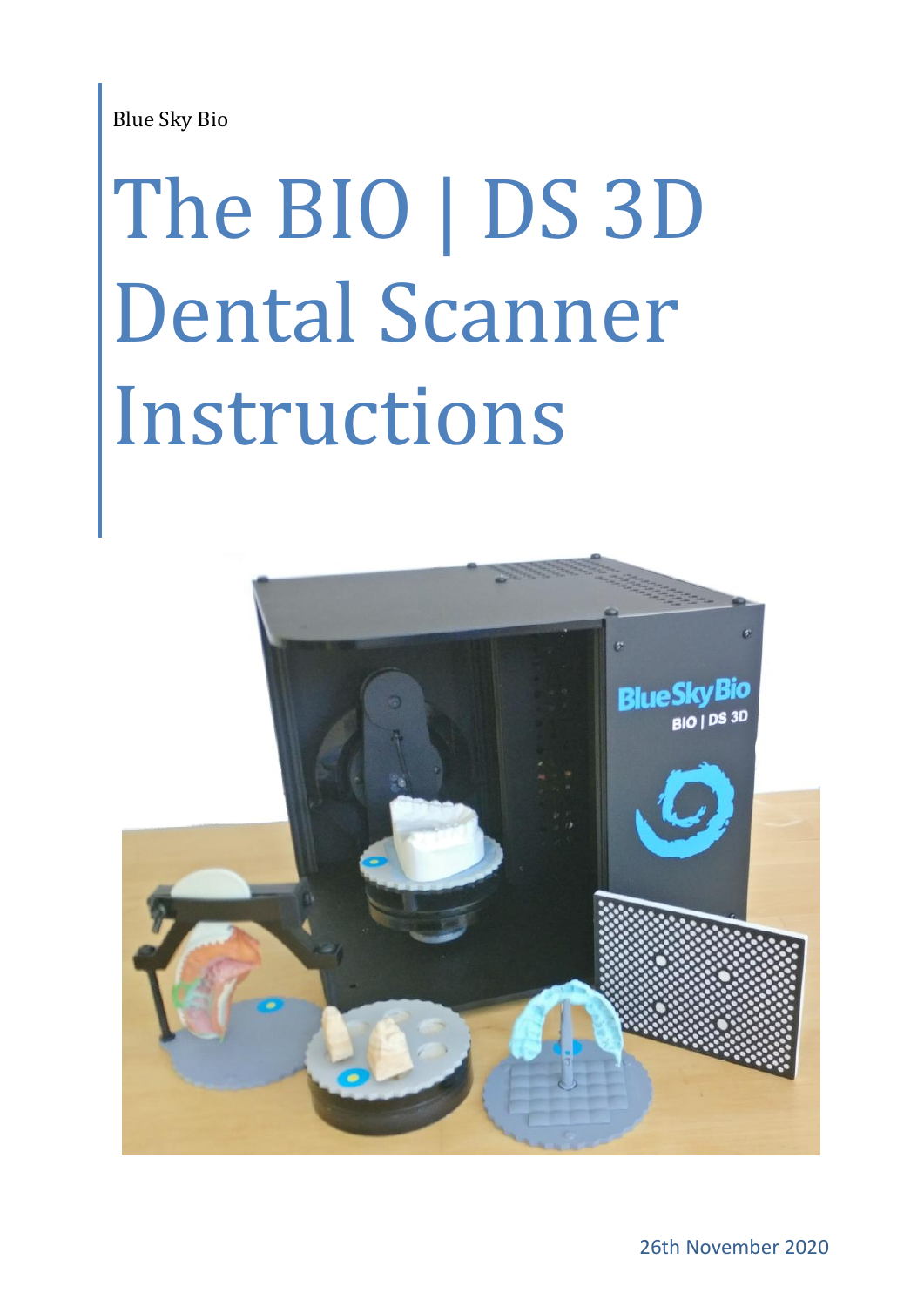# QUICK START

# 1). SET UP

a). Please set up the scanner hardware as shown in the diagram:



- The transit bar must be removed.

b). Install the BIO DS scanner software on your PC.

- Please download from the Blue Sky Bio website, at the BIO | DS 3D Scanner page.

c). Switch on the scanner and start the BIO DS software.

- The scanner will take about 1 minute to initialize, after which the projector will shine blue.

d). Position your scanner so that no direct sunlight can shine onto the scan platform.

e). Please retain the hard case and transit bar, in case the scanner requires servicing or repair.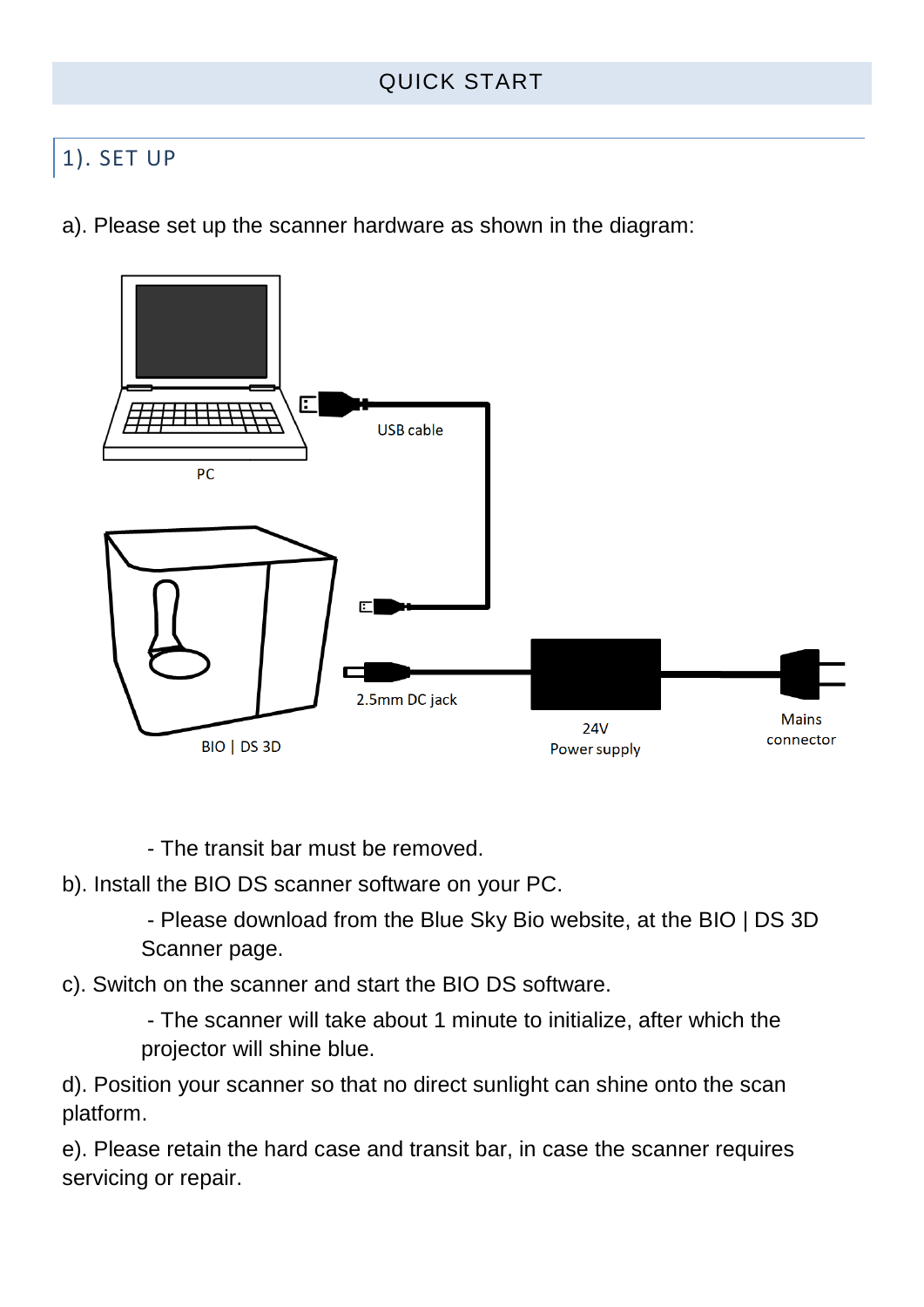# 2). FOCUS AND CALIBRATION

Please focus and calibrate your scanner because it has been in transit which can affect accuracy.

- On the PC, please select "Settings", "Focus", and follow the on screen guide.

- Please select "Calibrate", and follow the on screen guide.

# 3). SCANNING

You may now make a dental scan:

- a. (Optionally) Add patient information (such as the patient name, and notes). This will help to keep your scans organized.
- b. Scan in the impressions or models that you have for that patient.
	- Select Impression or Models.
	- Click the type of impression or model that you have.
	- Follow the on screen instructions.
	- Repeat until you have scanned all that you wish to.
- c. (Optionally) Align or crop your data.
- d. Export your data either to 3D CAD files, or directly for a Lab Pronto order.

#### FURTHER INFORMATION

Please see the Blue Sky Bio website: BlueSkyBio.com

There are some excellent instructional videos on YouTube that can be found by searching for 'Blue Sky Bio DS-3D Scanner', (links are also available on the Blue Sky Bio website).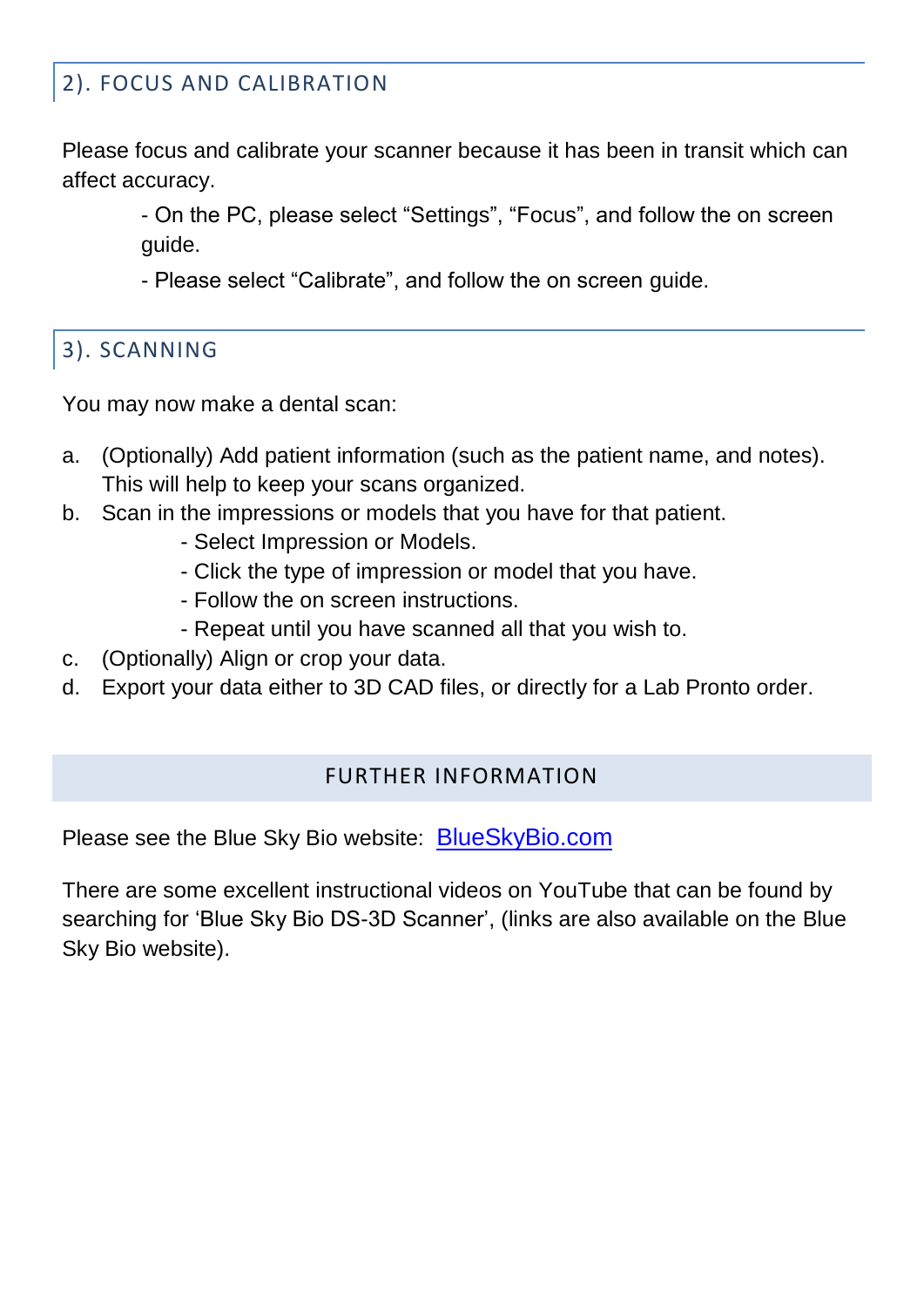#### **Overview**

The BIO | DS 3D scanner can convert physical dental modals into 3D CAD files. The unit is low cost, portable, and easy to set up.

#### **Model Types**

- Impression moulds
- Stone cast models and dies.
- Articulated stone cast models.
- 360⁰ Denture scanning.

#### **Accuracy**

- Scan repeatability: ± 20µm
- Improved sharpness and cross arch accuracy over version 2.
- Mesh density: approx. 0.25mm per dot.
- Operating temperature:  $20^{\circ}C \pm 5^{\circ}C$

## **Scan time (typical):**

- 1m 40s per stone cast
- 2m 20s per impression
- 3m 40s per denture.
- 5m per triple tray.

#### **Hardware features**

- 2 axis rotation stage.
- Scan volume: 80mm x 80mm x 60mm.
- Structured light projection with 2 x 8MP cameras.
- Dimensions (l w h): 24.6 x 25.8 x 22.5 cm (approx. 10" x 10" x 9")
- Weight (scanner only):  $<$ 3.5 kg
- Storage temperature: 5°C to 60°C
- Operational in ambient lighting up to 1500 lux.

## **Software Control**

- Automatic calibration.
- Output formats: PLY, OBJ (color), and STL.
- Automatic double sided capture of triple trays.
- Automatic alignment of upper and lower stone casts from an alignment scan.
- Optional shadow filling by adding extra scans from any viewpoint.
- Automatic mesh cleaning, hole filling, compression, and floating noise removal.

## **Minimum PC requirements**

- Windows 10.
- $8$  GB ram
- 1280x720 screen.
- A graphics card that supports OpenGL 3.1

Note: Mac with "Windows Parallels" is not sufficient.

#### **Power supply:**

- Input Voltage: AC 110V 240V, 50/60Hz, converted to 24V 3A 2.5mm DC jack.
- Converter supplied with UK, US, or EU plug.
- Power consumption: 40W typical.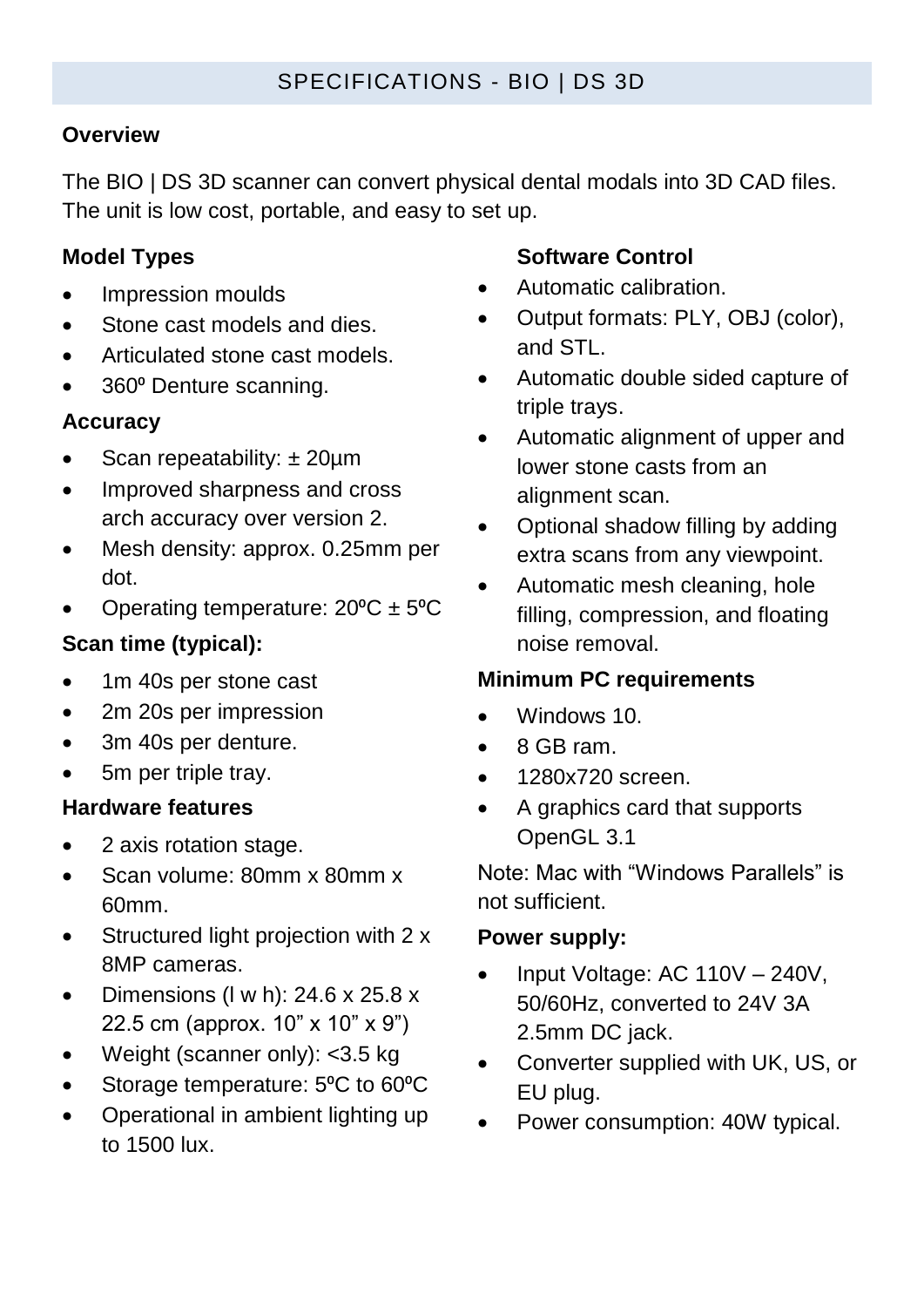# POSITIONING MODELS

- When attaching the magnetic dental attachments, position the circular yellow and blue markers furthest from the projector.
- For impressions, and bite alignment scans, face the maxillary side towards the projector.

# CARE AND MAINTENANCE

- The calibration plate is fragile and important; please take care not to scratch it. If necessary, wash in soapy water with a soft cloth. Do not apply alcohol.
- If the scanner optics have collected significant dust, you may use an air jet to remove the dust from the mirror, the cameras, and the camera covers.
- It is safe to move the motors whilst they are held stationary, (for example to straighten the calibration plate and level the table before calibration begins), however moving the position of the motors during a scan can cause the scan to fail.

# UPDATES

Please check the Blue Sky Bio website for software and firmware updates:

- Your PC software is updated via download links in the website.
- Your scanner firmware may be updated by putting "firmware update codes" into the PC software.
- Please ensure that the US website is selected, and find the Bio | DS 3D Scanner page in the online store.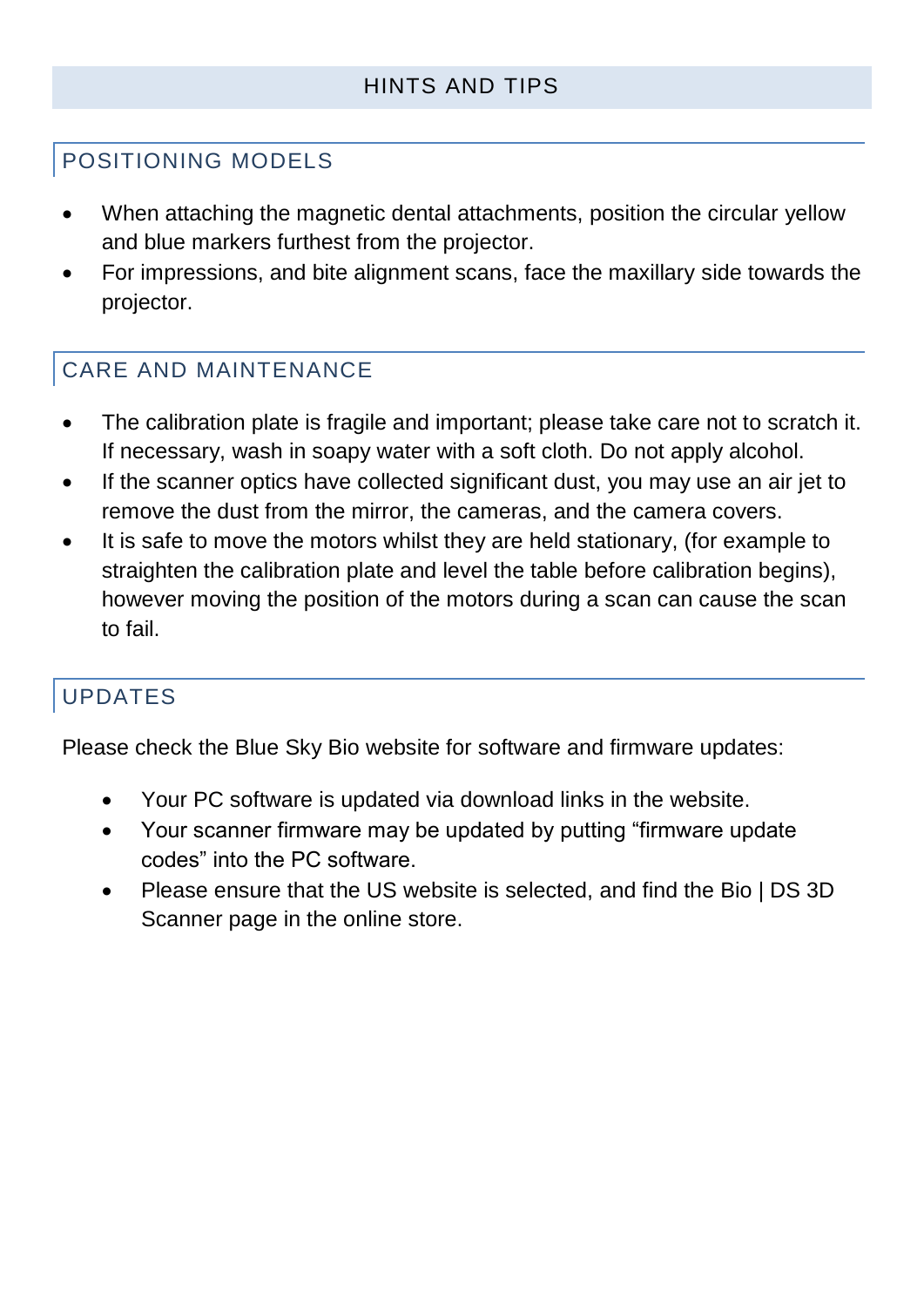# TROUBLE SHOOTING

| <b>Issue</b>                      | Remedy                                                                                                                             |
|-----------------------------------|------------------------------------------------------------------------------------------------------------------------------------|
| Loss of                           | You may restart the system as follows:                                                                                             |
| scanner                           | Turn off the scanner, wait 3 seconds and restart.                                                                                  |
| connection.                       | Restart the pc software.                                                                                                           |
|                                   | Wait for the projector to shine blue and perform a                                                                                 |
|                                   | scan.                                                                                                                              |
| Always<br>unable to<br>connect to | 1). Ensure you are using the original USB cable (made by<br>JuiceBitz).<br>2). If using a desktop PC, use the USB socket that goes |
| the scanner.                      | directly to the computer motherboard (usually at the back of                                                                       |
|                                   | the desktop computer rather than via extra USB sockets at the<br>front panel).                                                     |
|                                   | 3). Turn off VPN software. For example NordVPN will clash                                                                          |
|                                   | with the scanner connection to cause a connection error.                                                                           |
|                                   | 4). (Rare) It can occasionally happen that the Windows driver                                                                      |
|                                   | used by the scanner does not install automatically.<br>The                                                                         |
|                                   | correct driver is called the "USB Ethernet/RNDIS Gadget"<br>driver, which should be listed in "Device Manager", under              |
|                                   | "Network Adapters" - if not, please contact support for further                                                                    |
|                                   | information.                                                                                                                       |
| The                               | This could mean that the projectors internal battery is                                                                            |
| projector                         | completely flat. It may build charge if left on for 20 mins or so.                                                                 |
| does not                          | If not you may put the scanner into charge mode:                                                                                   |
| come on or<br>continually         | On the PC software, Click Settings, Advanced,<br>Update.                                                                           |
| restarts, or<br>freezes at a      | For the hardware update code type "CHARGE<br>$\bullet$<br>MODE", and click update.                                                 |
| menu                              | Now restart the scanner, the projector will not switch<br>$\bullet$                                                                |
| screen.                           | on thus allowing it to charge.                                                                                                     |
|                                   | After about 30 mins, restart the scanner and it should<br>boot correctly with the projector on.                                    |
| High                              | If the ambient light is too high, the scanner will make a warning                                                                  |
| Ambient                           | announcement at the start of the scan 'Ambient light too high,                                                                     |
| Light                             | accuracy may be reduced'. This can happen with bright                                                                              |
|                                   | sunlight or rooms with many windows and skylights. Try                                                                             |
|                                   | positioning the scanner so that the model is shielded from<br>strong window light.                                                 |
| Poor scan                         | Re-focus or re-focus and re-calibrate the scanner. Out of                                                                          |
| quality.                          | calibration scanners can generate scans with a double image.                                                                       |
|                                   |                                                                                                                                    |